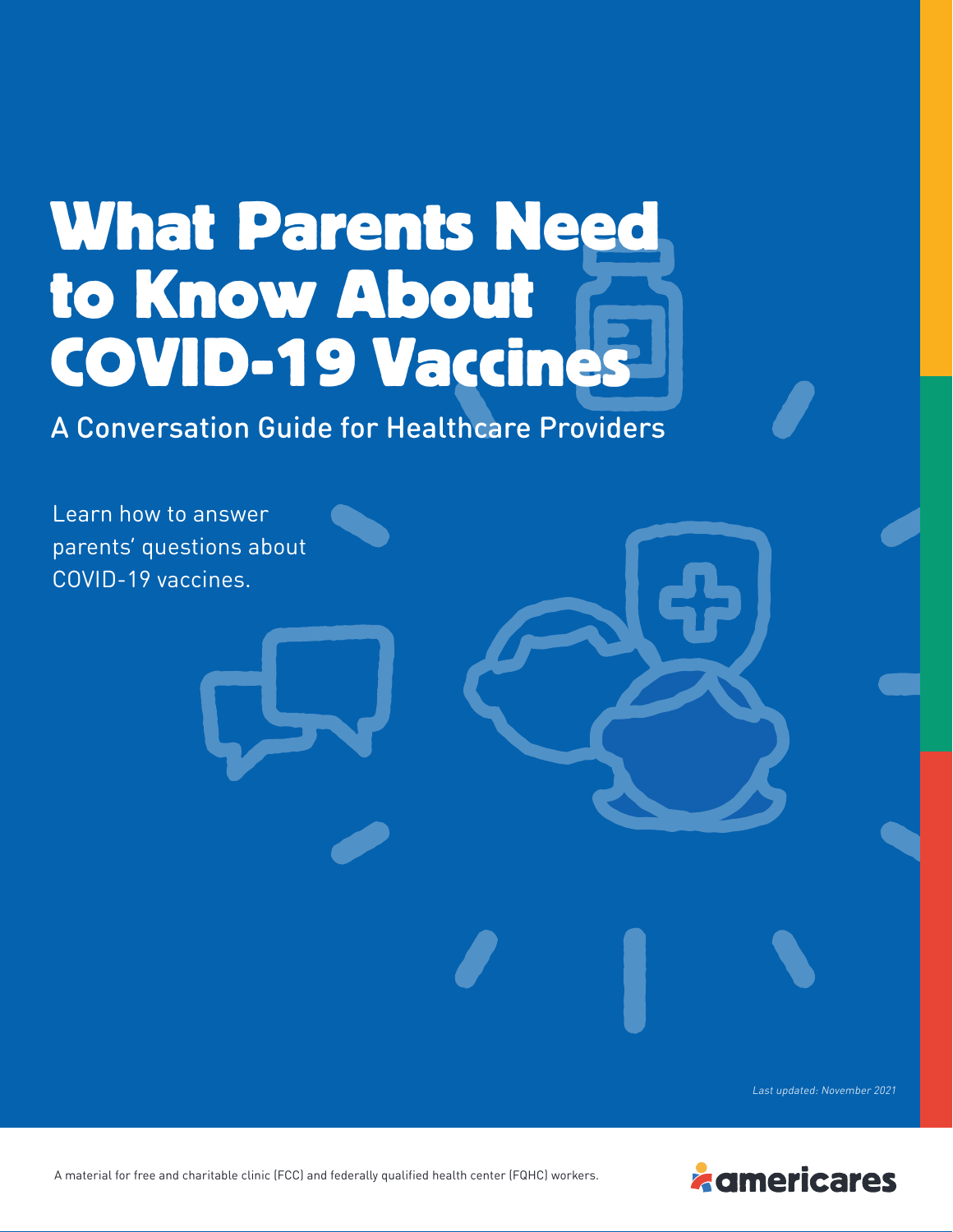# How to talk to parents about vaccinating their children against COVID-19

Pediatricians and healthcare providers are trusted sources of information on vaccines. They play a critical role in helping parents and guardians understand the importance of COVID-19 vaccination and assuring them that COVID-19 vaccines are safe and effective for their kids.

Right now, patients and families in your clinics may be wading through a lot of information and misinformation—to make decisions about COVID-19 vaccinations for themselves and their children. Answering parents' questions can help them feel more confident in choosing to vaccinate their children against COVID-19.

**You're a trusted messenger. But how do you get your message across about COVID-19 vaccination?**

# Four tips for talking to parents about COVID-19 vaccines

Here are some tips to help you through these difficult conversations with parents:

## 1. Give your strong recommendation

Parents frequently consult family members, friends, and web pages for information on vaccines, but parents consistently rank their child's doctor as their most trusted source for information.

With this unique position, your strong recommendation is critical for COVID-19 vaccine acceptance. Clearly state your strong recommendation that their child receive a COVID-19 vaccination. You can add a brief supporting statement that uses a mix of science and personal experiences depending on what you think will be most effective with that particular parent or family.

## Use phrases like:

"This vaccine is very important to build protection in your child and your family. I'd highly recommend that everyone in your family get vaccinated."

"I trust this vaccine, and I scheduled an appointment for my own son/nephew/ grandson to get vaccinated several months ago.'

## 2. Listen to their questions with empathy

Although research shows that most parents in the U.S. and its territories support vaccines, you will still encounter some parents who have questions about the COVID-19 vaccines. Your willingness to listen to their concerns will play a major role in building trust in your recommendation.

#### When listening, it is important to:

- Understand the concerns behind parents' questions. Paraphrase what they're asking for to ensure that you're on the same page. Don't respond with information that the parent didn't ask about.
- Validate parents' emotions, fears or concerns. Remember to validate the fact that it is normal to feel worried or with doubts.
- If you encounter questions that you do not know the answer to or information from sources you are unfamiliar with, it is best to acknowledge the parent's concerns and share what you do know. It's okay to mention when you (or the scientific community at large) don't know something. If possible, offer to follow up with them once you have more information.
- You can help by listening without judgment and identifying the root of their concerns.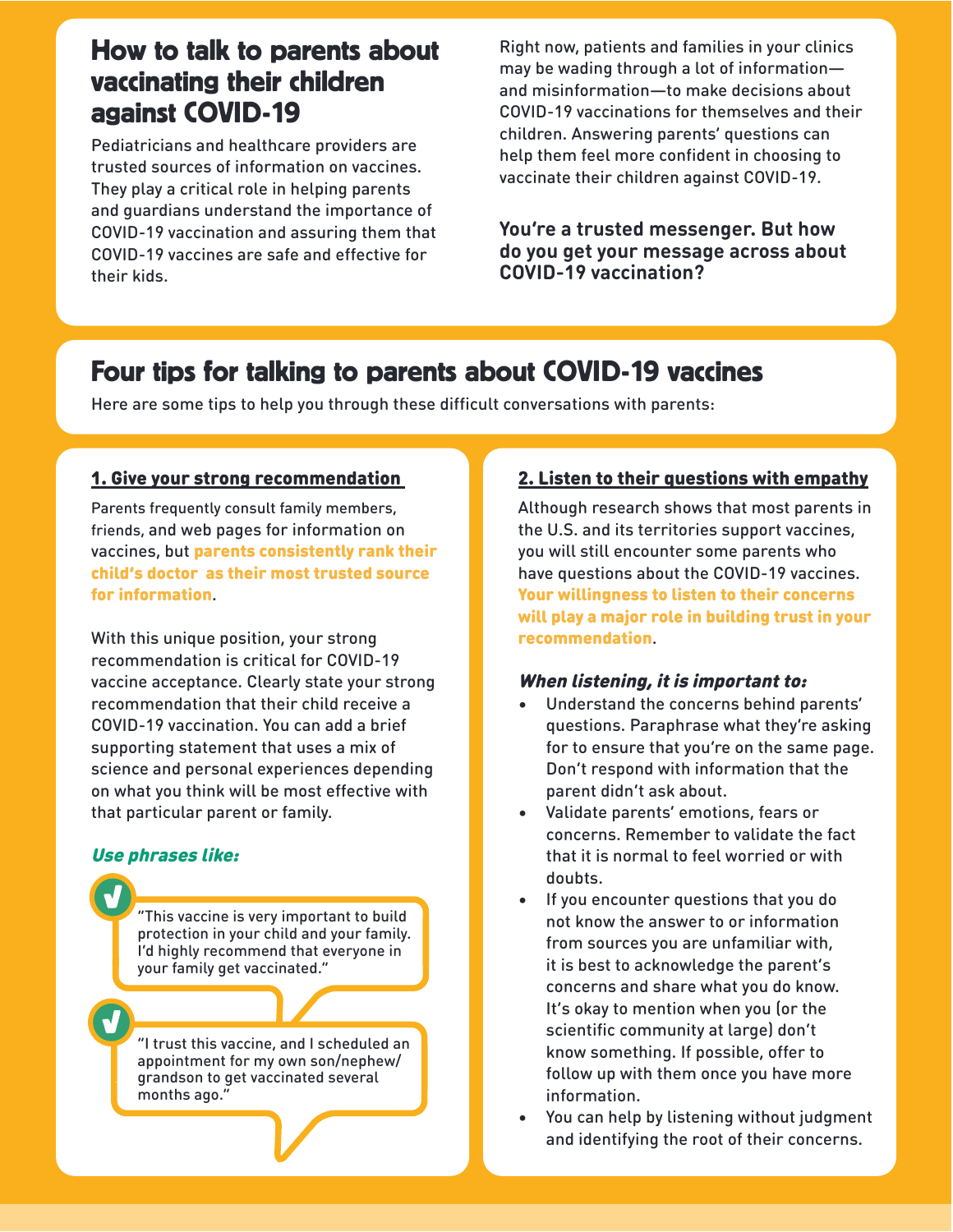## 3. Build confidence

Get to know your patients and establish a rapport. Make eye contact when appropriate and help your patient feel comfortable with sharing their concerns about COVID-19 vaccines with you.

Show respect, treat each person with compassion and without judgment, and gain trust. People tend to stop talking when they feel like they're being cornered or forced into an argument. Let them know that this is a safe space to ask questions.

You should ask questions too! Asking openended questions can help you understand what the parent is worried about, where they learned any troubling information, and what they have done to get answers to their questions.

## 4. Share information and experiences

Share the benefits of vaccination with parents and guardians. Show them that vaccination is a safe way to build protection.

Once you understand the parent's question or concern, ask if you can provide some information, and tell them where you get the information you trust. If they agree, they will be more willing to listen to you instead of feeling like you're pushing unwanted information on them.

#### You can give them sources from:

- **• [CDC.gov](https://www.cdc.gov/)**
- **• [WHO.int](https://www.who.int/)**
- **• [FDA.gov](https://www.fda.gov/)**
- **• [NIH.gov](https://www.nih.gov/)**
- **• [AAP.org](https://www.aap.org/)**
- **• [ACOG.org](https://www.acog.org/)**
- **• [Americares.org](https://www.americares.org/)**
- **• Your local health department website**

After addressing concerns with empathy and facts, you can steer the conversation from "why not" to the important reasons that matter to them—their "why." You may choose to share your reasons for getting vaccinated.

#### **Work with parents to agree on at least one action, such as:**

- ❒ Scheduling a COVID-19 vaccination appointment,
- ❒ Motivating the parent to read additional information you provide them, or
- $\Box$  Encouraging the parent to have a follow-up conversation with you at a later time.

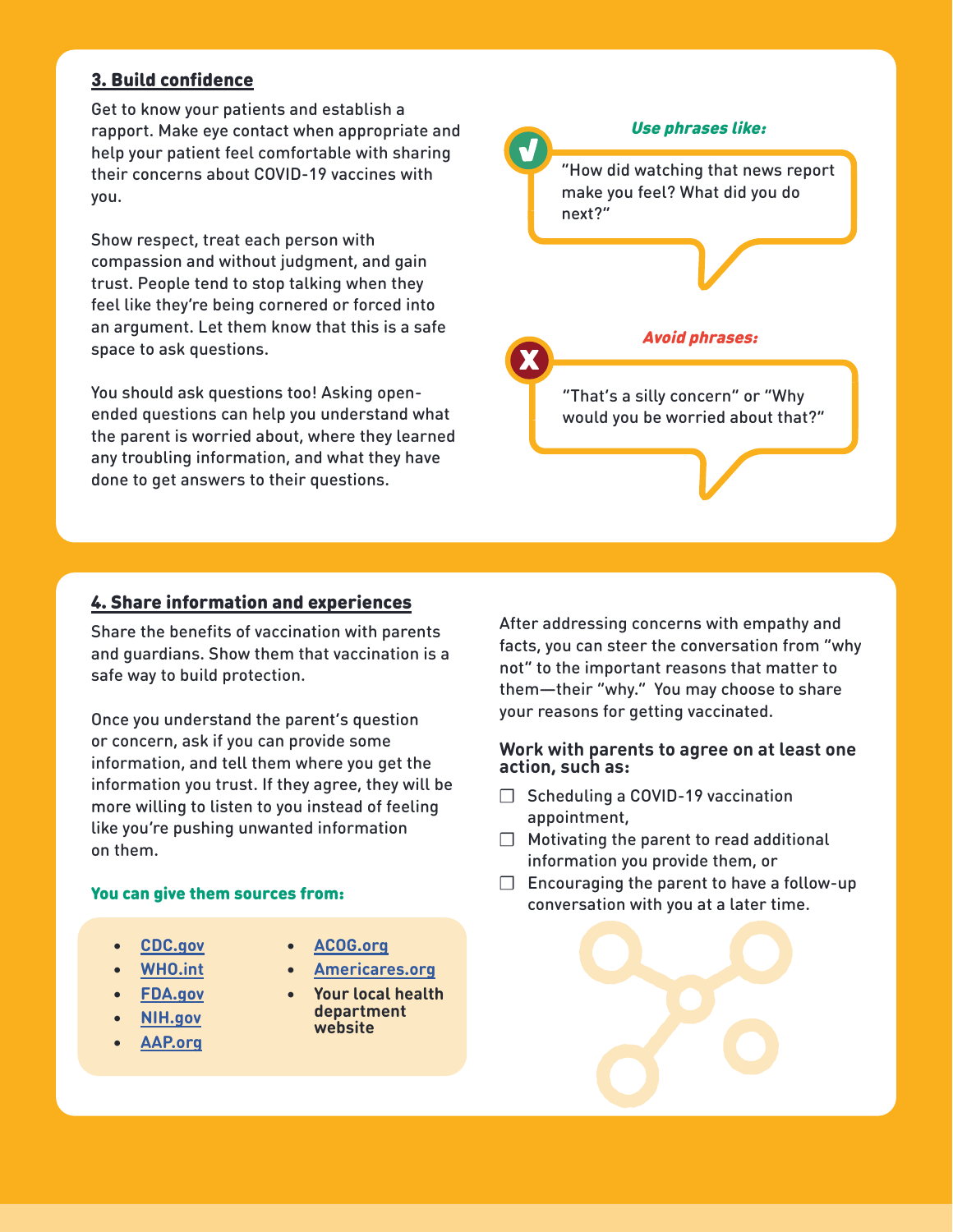# How to answer some questions that the parents may ask

#### Do COVID-19 vaccines affect children's development?

"COVID-19 vaccines have not been shown to affect a child's psychological, biological, or sexual development."

#### Who is paying for COVID-19 vaccines?

"The federal government provides COVID-19 vaccines free of charge as per CDC's specific guidance/indications to all people living in the United States, regardless of their immigration or health insurance status."

#### How can I protect my children from COVID-19?

"Be sure to get everyone in the family who is 5 years old or older vaccinated against COVID-19. To ensure protection all unvaccinated children must wear a mask in public, except for children younger than two years old. Even regardless of vaccine status, maskwearing and hand hygiene are still recommended as additional tools to safeguard everyone's safety. Choose outdoor activities, because they are safer than indoor ones."

#### For more answers to other questions, read:

- One-Pager: [COVID-19 vaccine mythbusting handout](https://www.nafcclinics.org/sites/default/files/Americares-MythbustingLong-ENG_v2a.pdf)
- One-Pager[: Discussion guide for building confidence in COVID-19 vaccines](https://www.nafcclinics.org/sites/default/files/Talking%20Points%20Cheat%20Sheet_EN.pdf)
- Trifold: [COVID-19 vaccine answers for parents of children 12 and older](https://www.nafcclinics.org/sites/default/files/Adolescents%20Trifold_EN.pdf)
- Trifold: [COVID-19 vaccine answers for people who would like to have a baby](https://www.nafcclinics.org/sites/default/files/Infertility%20Trifoled_EN.pdf)  one day